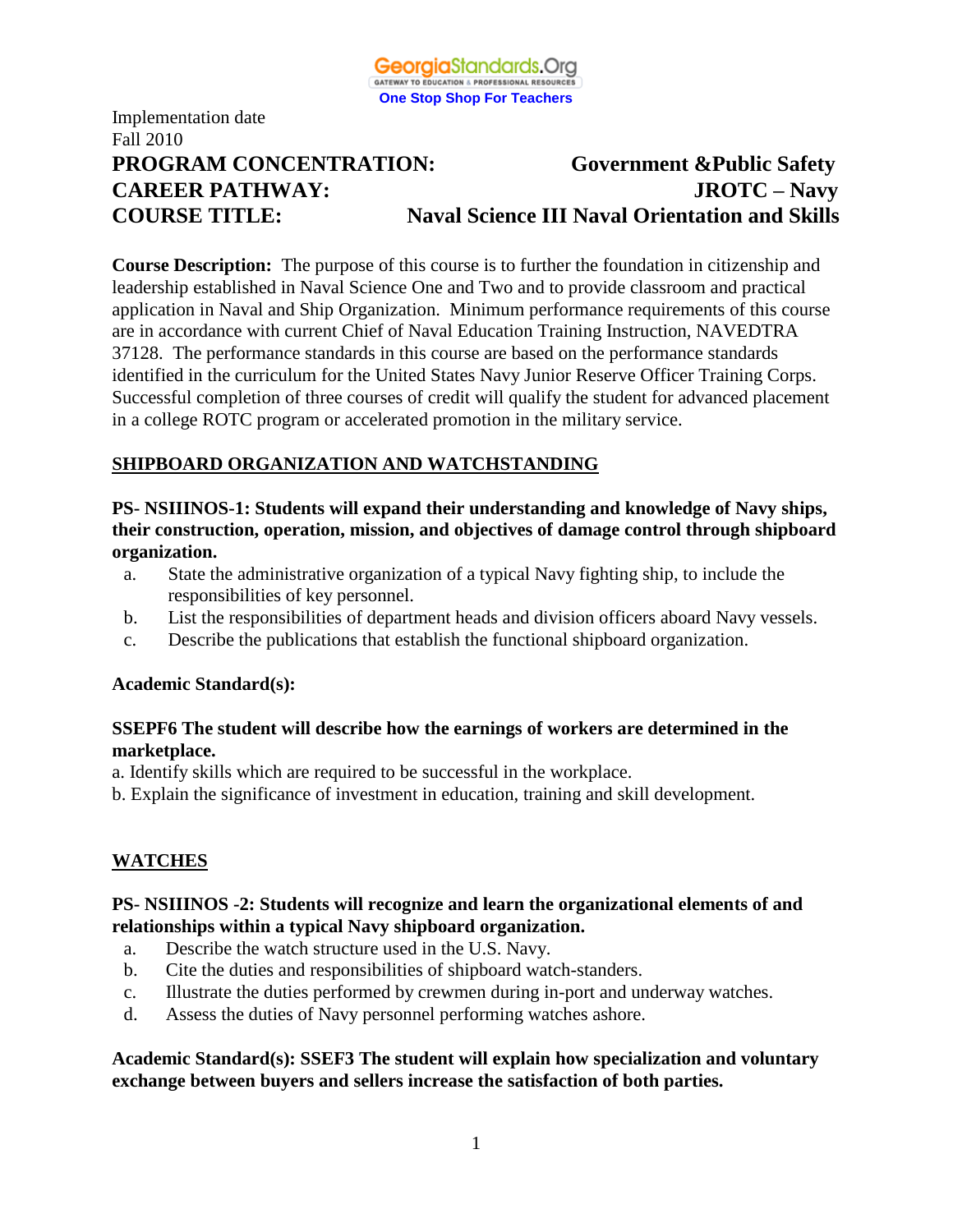

- a. Give examples of how individuals and businesses specialize.
- b. Explain that both parties gain as a result of voluntary, non-fraudulent exchange.

#### **SSEPF6 The student will describe how the earnings of workers are determined in the marketplace.**

- a. Identify skills which are required to be successful in the workplace.
- b. Explain the significance of investment in education, training and skill development.

#### **GENERAL BILLS**

#### **PS- NSIIINOS -3: Students will recognize and learn the organizational elements of and relationships within a typical Navy shipboard organization.**

a. Describe the specific duties associated with each assigned watch.

#### **Academic Standard(s): SSEF3 The student will explain how specialization and voluntary exchange between buyers and sellers increase the satisfaction of both parties.**

- a. Give examples of how individuals and businesses specialize.
- b. Explain that both parties gain as a result of voluntary, non-fraudulent exchange.

#### **SSEPF6 The student will describe how the earnings of workers are determined in the marketplace.**

- a. Identify skills which are required to be successful in the workplace.
- b. Explain the significance of investment in education, training and skill development.

#### **SEAMANSHIP**

#### **PS- NSIIINOS -4: Students will exhibit an understanding of the various types of equipment and terminology used in marlinspike seamanship. Students will:**

- a. Evaluate the duties and responsibilities of deck personnel department.
- b. Describe the types and makeup of ropes used in the Navy.
- c. List the proper procedure for handling, stowing, and caring for fiber rope.
- d. Demonstrate how to tie knots, bends, and hitches.
- e. Explain the importance of securing at sea.

## **Academic Standard(s): SPS8 Students will determine relationships among force, mass, and motion.**

a. Calculate velocity and acceleration.

b. Apply Newton's three laws to everyday situations by explaining the following:

- Inertia
- Relationship between force, mass and acceleration
- Equal and opposite forces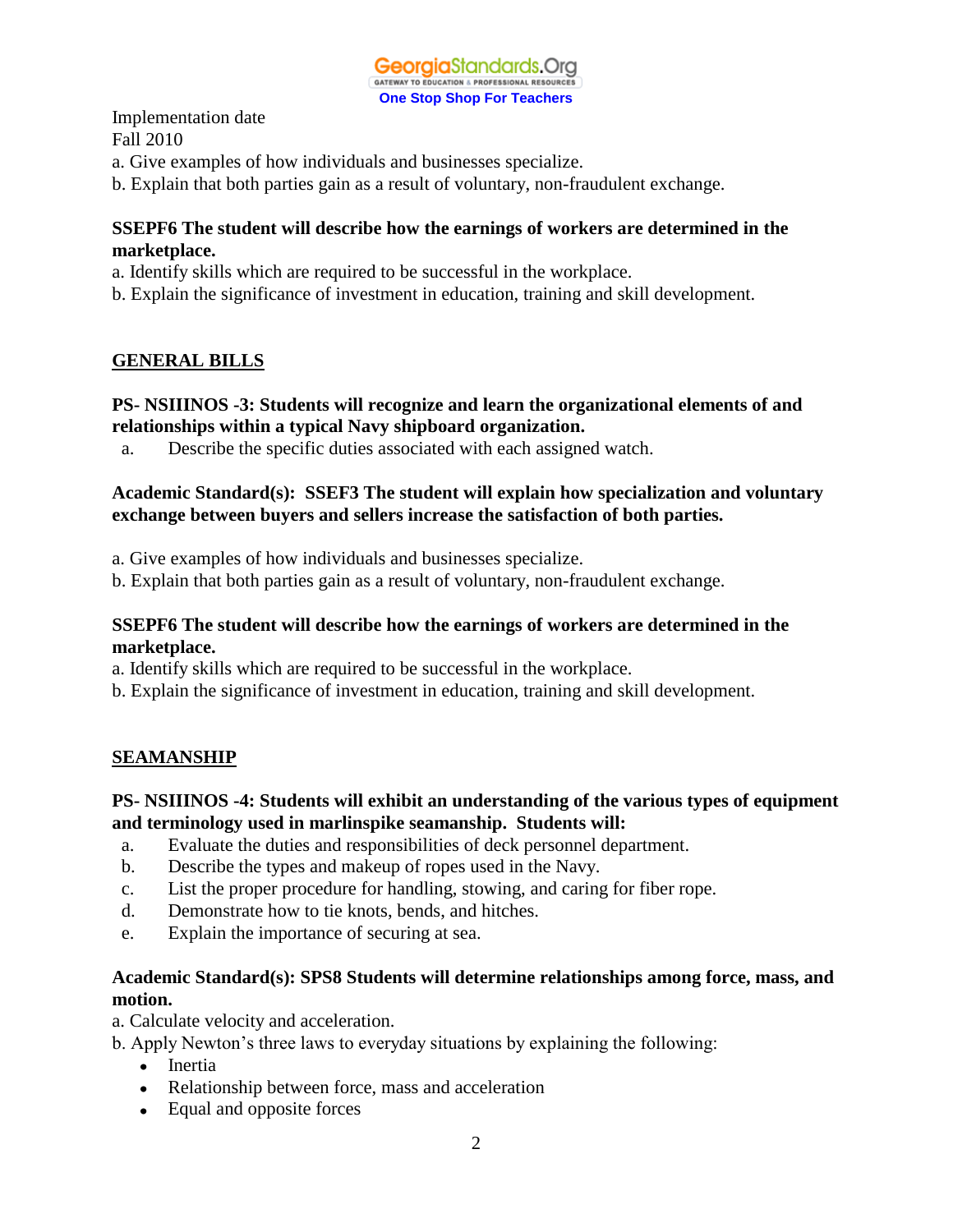- c. Relate falling objects to gravitational force
- d. Explain the difference in mass and weight.
- e. Calculate amounts of work and mechanical advantage using simple machines.

### **PS- NSIIINOS -5: Students will exhibit an understanding of ground tackle and deck equipment used in basic seamanship. Students will:**

- a. Discuss the terms associated with and the use of ground tackle, anchors, and chains.
- b. Describe the operation of an anchor windlass.
- c. State the terms associated with and the use of deck and pier fittings used in mooring.
- d. Cite the equipment and the basic procedures used in towing.
- e. List the equipment used and explain the terms associated with cargo handling.

#### **Academic Standard(s):**

#### **SPS8 Students will determine relationships among force, mass, and motion.**

a. Calculate velocity and acceleration.

- b. Apply Newton's three laws to everyday situations by explaining the following:
	- Inertia
	- Relationship between force, mass and acceleration
	- $\bullet$ Equal and opposite forces
- c. Relate falling objects to gravitational force
- d. Explain the difference in mass and weight.
- e. Calculate amounts of work and mechanical advantage using simple machines.

## **PS- NSIIINOS -6: Students will exhibit an understanding of the various types of equipment and terminology used in small boat seamanship. Students will:**

- a. State the purpose of small boat seamanship.
- b. Identify nomenclature that applies to small boat parts and structure.
- c. Describe small types of craft as they apply to the NJROTC program.
- d. Explain the procedures for small boat handling.
- e. Discuss boat etiquette as practiced by the United States Navy.

#### **Academic Standard(s):**

#### **SP1 Students will analyze the relationships between force, mass, gravity, and the motion of objects.**

a. Calculate average velocity, instantaneous velocity, and acceleration in a given frame of reference.

- b. Compare and contrast scalar and vector quantities.
- c. Compare graphically and algebraically the relationships among position, velocity, acceleration, and time.
- d. Measure and calculate the magnitude of frictional forces and Newton's three Laws of Motion.
- e. Measure and calculate the magnitude of gravitational forces.
- f. Measure and calculate two-dimensional motion (projectile and circular) by using component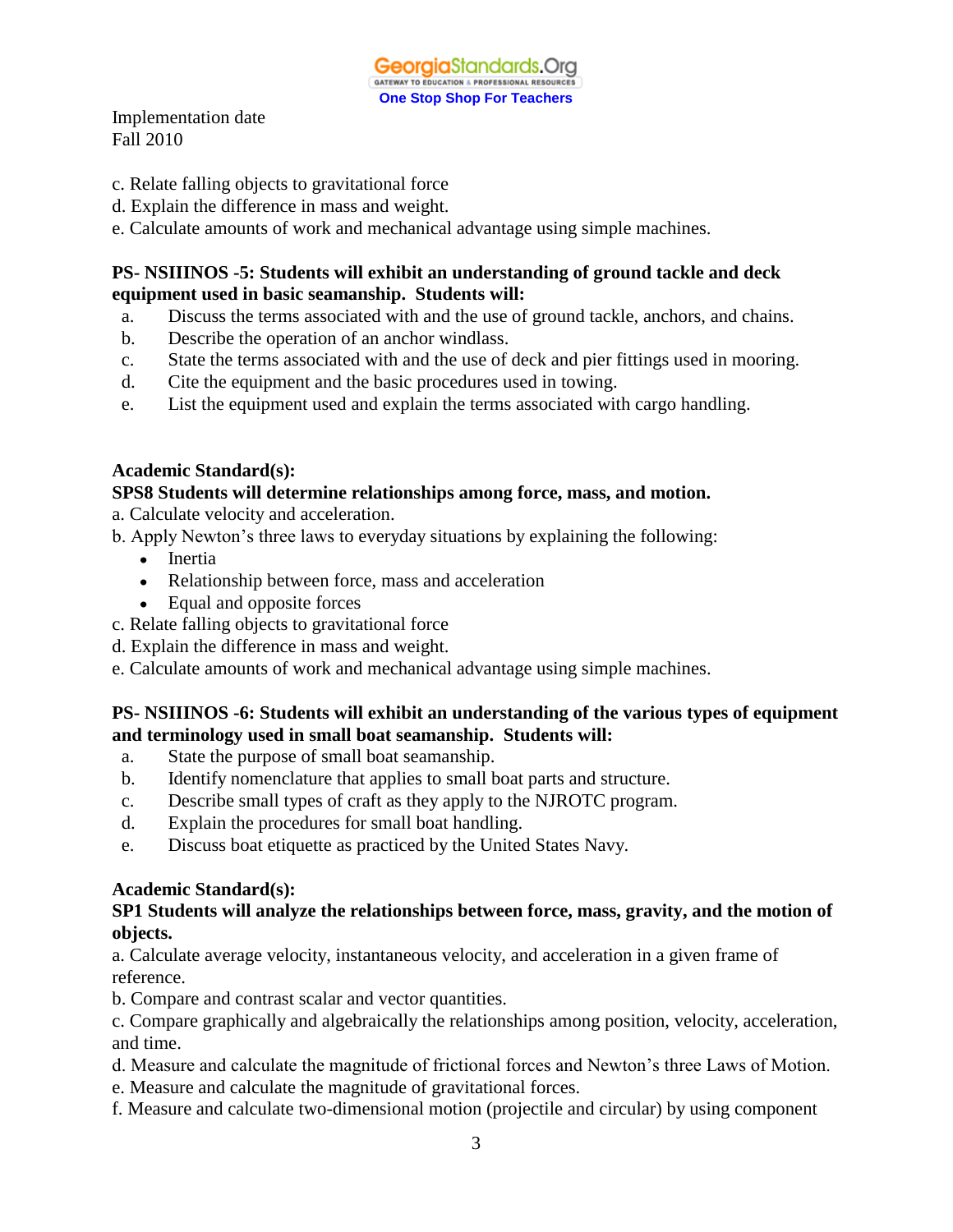

Implementation date Fall 2010 vectors.

g. Measure and calculate centripetal force.

h. Determine the conditions required to maintain a body in a state of static equilibrium.

# **RULES of the NAUTICAL ROAD**

## **PS- NSIIINOS -7: Students will demonstrate knowledge of basic theory of the nautical rules of the road and be skilled in the many uses of the maneuvering board. Students will:**

- a. Describe the two main sets of nautical rules.
- b. Explain the rules for shipboard lights in inland and international waters.
- c. Describe those sound signals used on large vessels.
- d. List the inland and international rules for steering and sailing vessels.
- e. Assess three principal characteristics of navigational lights.
- f. Describe the eight types of buoys used along waterways.
- g. Cite how day beacons and ranges are used as navigational aids.

## **Academic Standard(s):**

## **SCSh3 Students will identify and investigate problems scientifically.**

a. Suggest reasonable hypotheses for identified problems.

- b. Develop procedures for solving scientific problems.
- c. Collect, organize and record appropriate data.
- d. Graphically compare and analyze data points and/or summary statistics.
- e. Develop reasonable conclusions based on data collected.

f. Evaluate whether conclusions are reasonable by reviewing the process and checking against other available information.

## **SP1 Students will analyze the relationships between force, mass, gravity, and the motion of objects.**

a. Calculate average velocity, instantaneous velocity, and acceleration in a given frame of reference.

b. Compare and contrast scalar and vector quantities.

c. Compare graphically and algebraically the relationships among position, velocity, acceleration, and time.

- d. Measure and calculate the magnitude of frictional forces and Newton's three Laws of Motion.
- e. Measure and calculate the magnitude of gravitational forces.

f. Measure and calculate two-dimensional motion (projectile and circular) by using component vectors.

- g. Measure and calculate centripetal force.
- h. Determine the conditions required to maintain a body in a state of static equilibrium.

# **INTRODUCTION TO NAVIGATION AND TIME**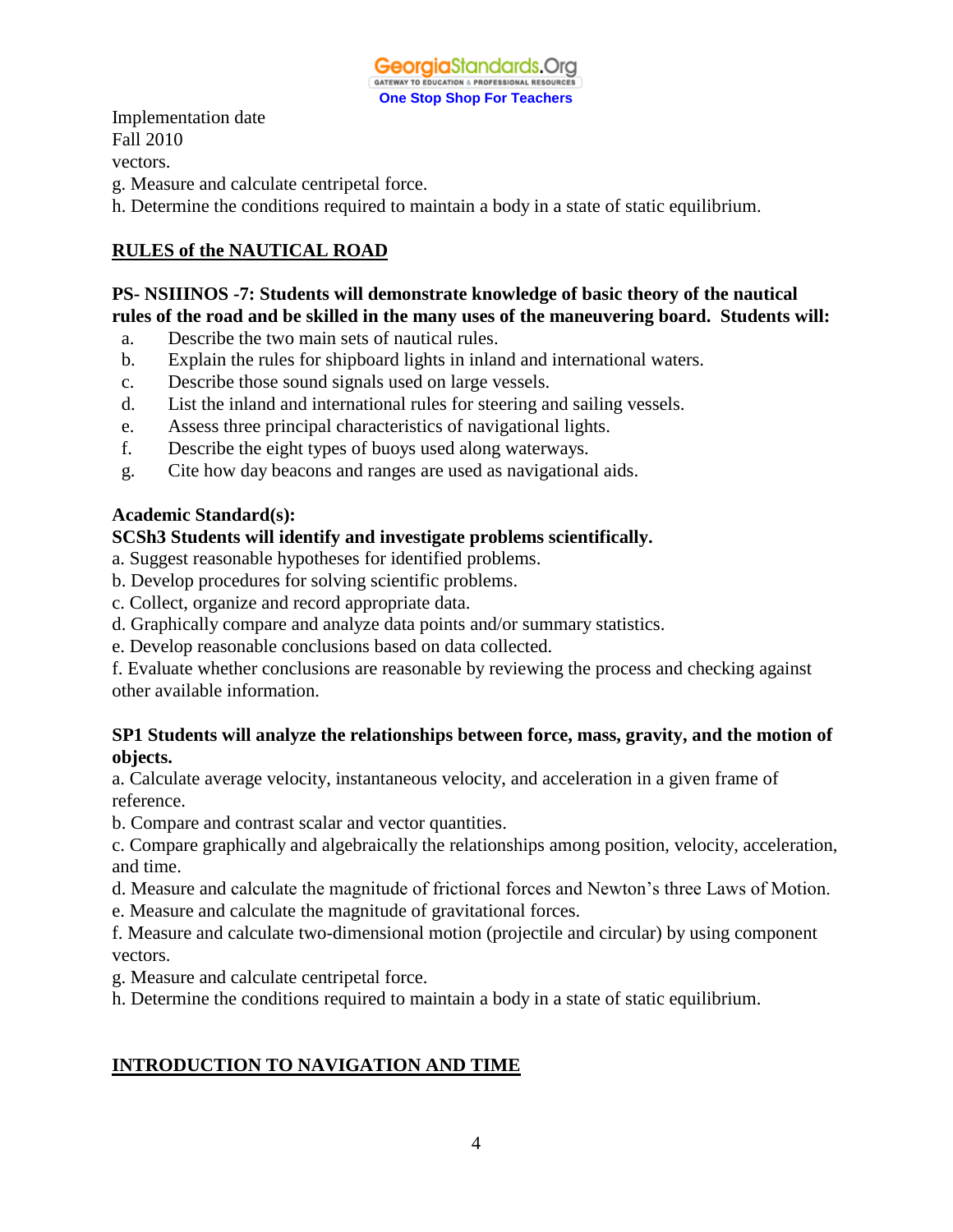## **PS- NSIIINOS -8: Students will become familiar with the tools and terminology of navigation and do basic navigational plotting.**

- a. Express the terrestrial sphere as it relates to navigation.
- b. Infer the relationship of meridians as it pertains to measurement.
- c. Explain how latitude and longitude are used to locate places on a map.
- d. Describe the use of navigational charts.
- e. Express how mercator projection is used by navigators.
- f. State the purpose for the basic types of charts listed in the text.

## **Academic Standard(s):**

### **SP1 Students will analyze the relationships between force, mass, gravity, and the motion of objects.**

a. Calculate average velocity, instantaneous velocity, and acceleration in a given frame of reference.

b. Compare and contrast scalar and vector quantities.

c. Compare graphically and algebraically the relationships among position, velocity, acceleration, and time.

d. Measure and calculate the magnitude of frictional forces and Newton's three Laws of Motion.

e. Measure and calculate the magnitude of gravitational forces.

f. Measure and calculate two-dimensional motion (projectile and circular) by using component vectors.

g. Measure and calculate centripetal force.

h. Determine the conditions required to maintain a body in a state of static equilibrium.

#### **PS- NSIIINOS -9: Students will become familiar with the tools and terminology of navigation and time, and do basic navigational plotting.**

- a. Relate the basic timekeeping instruments used in the U.S. Navy.
- b. Evaluate the purpose of the ship's bell system on board a Navy vessel.
- c. Derive how time is measured by the sun with the use of special instruments.
- d. State the importance of Greenwich Time for navigational purposes.

# **Academic Standard(s):**

## **SCSh7 Students will analyze how scientific knowledge is developed. Students will recognize that:**

a. The universe is a vast single system in which the basic principles are the same everywhere.

b. Universal principles are discovered through observation and experimental verification.

c. From time to time, major shifts occur in the scientific view of how the world works. More often, however, the changes that take place in the body of scientific knowledge are small modifications of prior knowledge. Major shifts in scientific views typically occur after the observation of a new phenomenon or an insightful interpretation of existing data by an individual or research group.

d. Hypotheses often cause scientists to develop new experiments that produce additional data.

e. Testing, revising, and occasionally rejecting new and old theories never ends.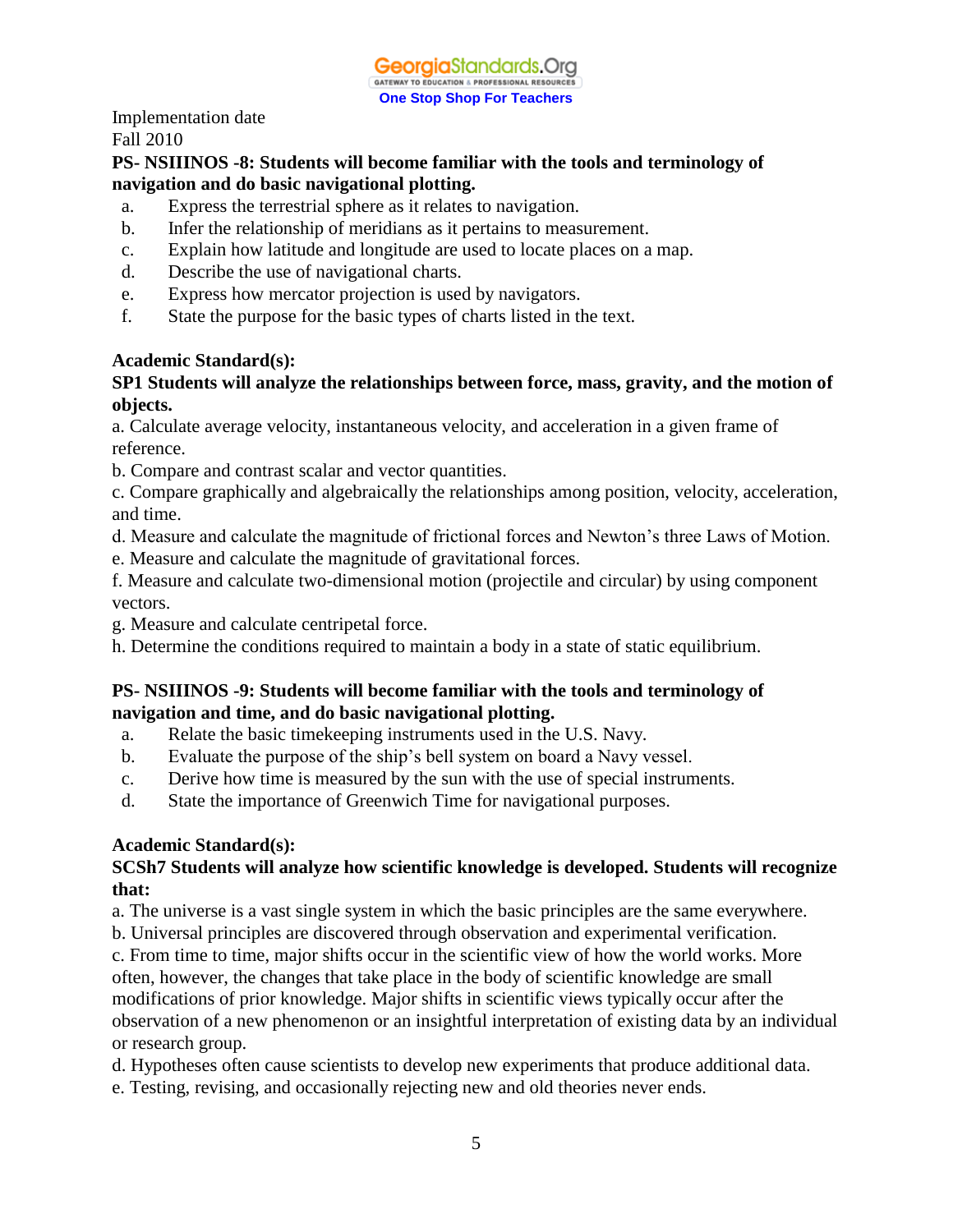

### **SP1 Students will analyze the relationships between force, mass, gravity, and the motion of objects.**

a. Calculate average velocity, instantaneous velocity, and acceleration in a given frame of reference.

b. Compare and contrast scalar and vector quantities.

c. Compare graphically and algebraically the relationships among position, velocity, acceleration, and time.

- d. Measure and calculate the magnitude of frictional forces and Newton's three Laws of Motion.
- e. Measure and calculate the magnitude of gravitational forces.

f. Measure and calculate two-dimensional motion (projectile and circular) by using component vectors.

- g. Measure and calculate centripetal force.
- h. Determine the conditions required to maintain a body in a state of static equilibrium

# **INTRODUCTION TO MANUEVERING BOARD**

## **PS- NSIIINOS -10: Students will demonstrate knowledge of basic theory of the nautical rules of the road and be skilled in the many uses of the maneuvering board.**

- a. State the purpose and use of the maneuvering board.
- b. Describe the relationship between relative motion and reference point.
- c. Cite the major steps for plotting directions with the use of a maneuvering board.
- d. Demonstrate the major concepts of maneuvering a vessel.
- e. Describe the wind's effect on maneuvering a vessel.

## **Academic Standard(s):**

## **SP1 Students will analyze the relationships between force, mass, gravity, and the motion of objects.**

a. Calculate average velocity, instantaneous velocity, and acceleration in a given frame of reference.

- b. Compare and contrast scalar and vector quantities.
- c. Compare graphically and algebraically the relationships among position, velocity, acceleration, and time.
- d. Measure and calculate the magnitude of frictional forces and Newton's three Laws of Motion.
- e. Measure and calculate the magnitude of gravitational forces.
- f. Measure and calculate two-dimensional motion (projectile and circular) by using component vectors.
- g. Measure and calculate centripetal force.
- h. Determine the conditions required to maintain a body in a state of static equilibrium.

## **SCSh4 Students will use tools and instruments for observing, measuring, and manipulating scientific equipment and materials.**

a. Develop and use systematic procedures for recording and organizing information.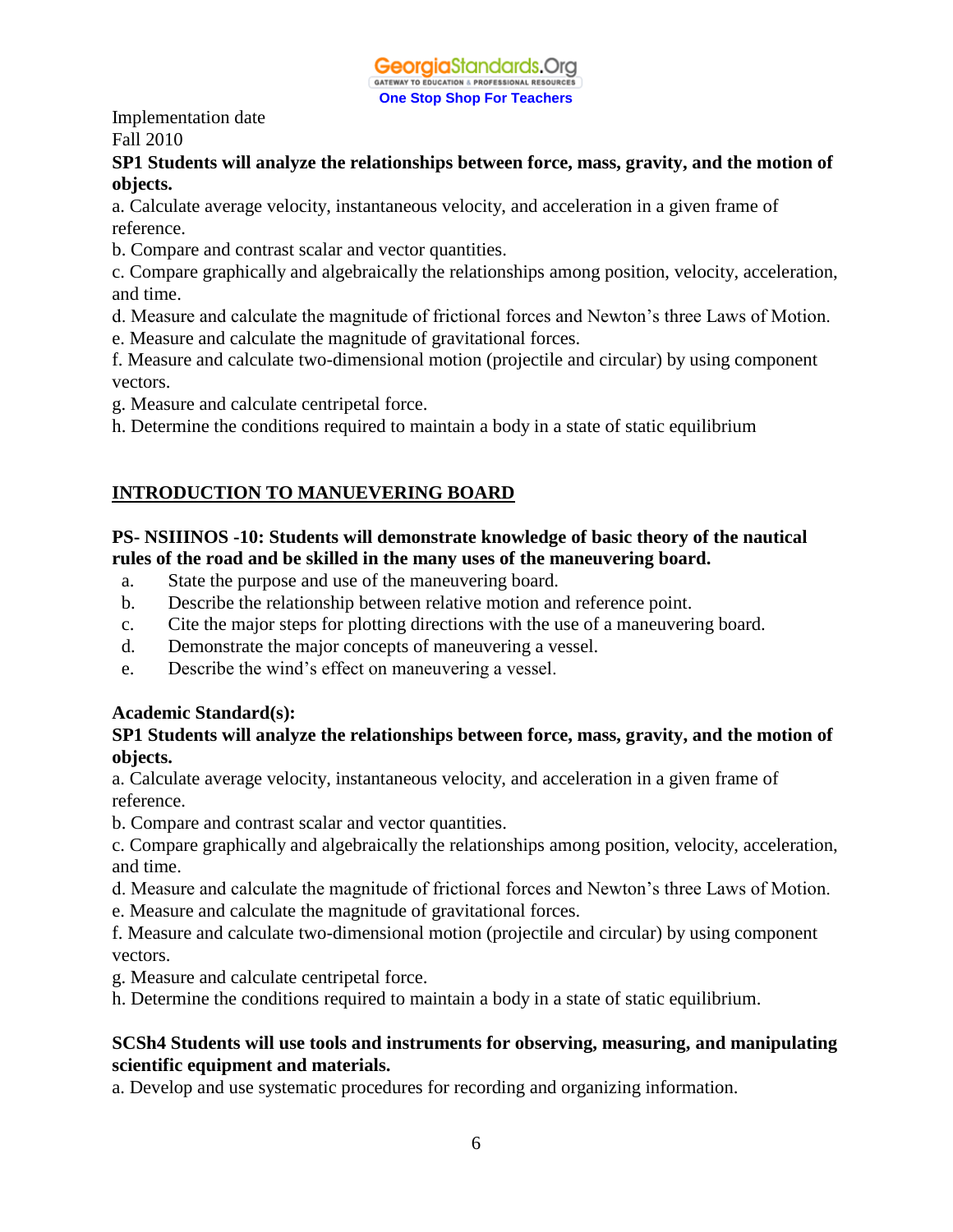

- b. Use technology to produce tables and graphs.
- c. Use technology to develop, test, and revise experimental or mathematical models.

## **NAVAL SHIPS: MISSIONS, CONSTRUCTION, AND DAMAGE CONTROL**

## **PS- NSIIINOS -11: Students will recognize and learn the organizational elements of and relationships within a typical Navy shipboard organization, and learn the different types of naval ships and their missions.**

- a. Identify U.S. Navy vessels by name, designation, and hull number.
- b. Describe the Navy's major combatant chips and their missions.
- c. Describe the Navy's major auxiliary ships and their missions.

#### **Academic Standard(s):**

#### **SSUSH19 The student will identify the origins, major developments, and the domestic impact of World War II, especially the growth of the federal government.**

a. Explain A. Philip Randolph's proposed march on Washington, D.C. and President Franklin D. Roosevelt's response.

b. Explain the Japanese attack on Pearl Harbor and the internment of Japanese-Americans.

c. Explain major events including the lend-lease program, the Battle of Midway, D-Day, and the fall of Berlin.

d. Describe war mobilization, as indicated by rationing, war-time conversion, and the role of women in war industries.

e. Describe Los Alamos and the scientific, economic, and military implications of developing the atomic bomb.

## **SSUSH25 The student will describe changes in national politics since 1968.**

a. Describe President Richard M. Nixon's opening of China, his resignation due to the Watergate scandal, changing attitudes toward government, and the Presidency of Gerald Ford.

b. Explain the impact of Supreme Court decisions on ideas about civil liberties and civil rights including such decisions as Roe v. Wade (1973 and the Bakke decision on affirmative action).

c. Explain the Carter administrations efforts in the Middle East including the Camp David

Accords, his response to the 1979 Iranian Revolution and Iranian hostage crisis.

c. Describe domestic and international events of Ronald Reagan's presidency including Reagonomics, the Iran-contra scandal and the collapse of the Soviet Union.

d. Explain the relationship between Congress and President Bill Clinton including the North American Free Trade Agreement and his impeachment and acquittal.

e. Analyze the 2000 presidential election and its outcome emphasizing the role of the electoral college.

f. Analyze the response of President George W. Bush to the attacks of September 11, 2001 on the United States, the war against terrorism, and the subsequent American interventions in Afghanistan and Iraq.

## **SHIP CONSTRUCTION**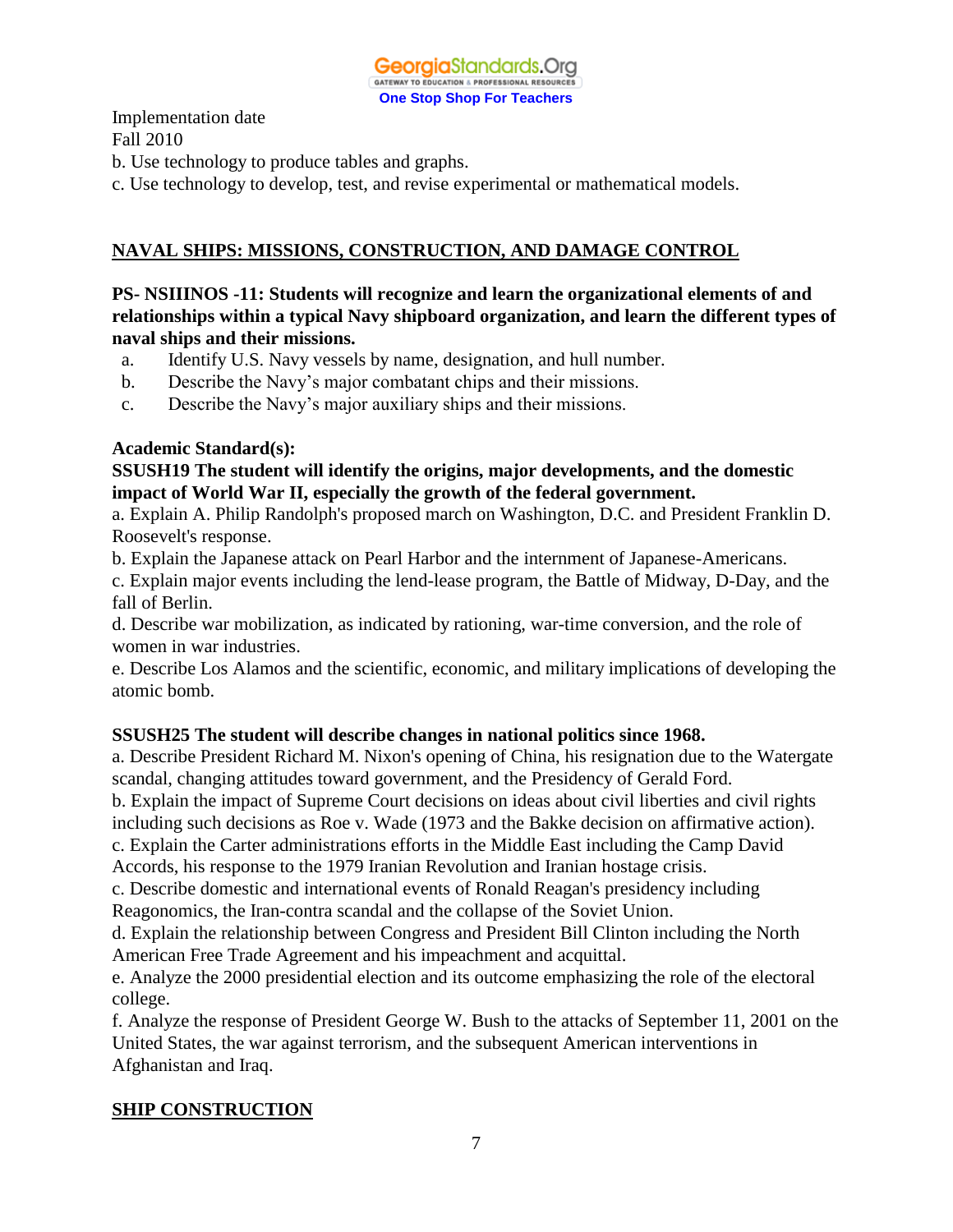## **PS- NSIIINOS -12: Students will recognize and learn the different types of naval ships and their construction.**

- a. State the eight major factors used in the construction of any U.S. Navy ship.
- b. Define those terms that characterize a ship's structure.
- c. Describe the decks of a U.S. Navy vessel by their names.
- d. Cite the three types of propulsion plants used in Navy vessels.
- e. List the classifications and designations of U.S. Navy ships.

## **Academic Standard(s):**

## **SCSh3 Students will identify and investigate problems scientifically.**

a. Suggest reasonable hypotheses for identified problems.

- b. Develop procedures for solving scientific problems.
- c. Collect, organize and record appropriate data.
- d. Graphically compare and analyze data points and/or summary statistics.
- e. Develop reasonable conclusions based on data collected.

f. Evaluate whether conclusions are reasonable by reviewing the process and checking against other available information.

# **DAMAGE CONTROL AND FIREFIGHTING**

## **PS- NSIIINOS -13: Students will expand their understanding and knowledge of damage control and firefighting onboard a vessel.**

- a. Describe the functions and responsibilities of key personnel assigned to the damage control organization.
- b. Explain the material condition of readiness.
- c. Determine the methods and materials used by repair parties to make emergency repairs.
- d. List the systems used to communicate throughout the damage control organization.
- e. Cite the three physical requirements for a fire to occur and the four classes of fires.
- f. State the procedures for fighting fires.

## **Academic Standard(s):**

## **SCSh5 Students will demonstrate the computation and estimation skills necessary for analyzing data and developing reasonable scientific explanations.**

a. Trace the source on any large disparity between estimated and calculated answers to problems.

- b. Consider possible effects of measurement errors on calculations.
- c. Recognize the relationship between accuracy and precision.

d. Express appropriate numbers of significant figures for calculated data, using scientific notation where appropriate.

e. Solve scientific problems by substituting quantitative values, using dimensional analysis and/or simple algebraic formulas as appropriate.

# **NAVAL GUNNERY and WEAPONS**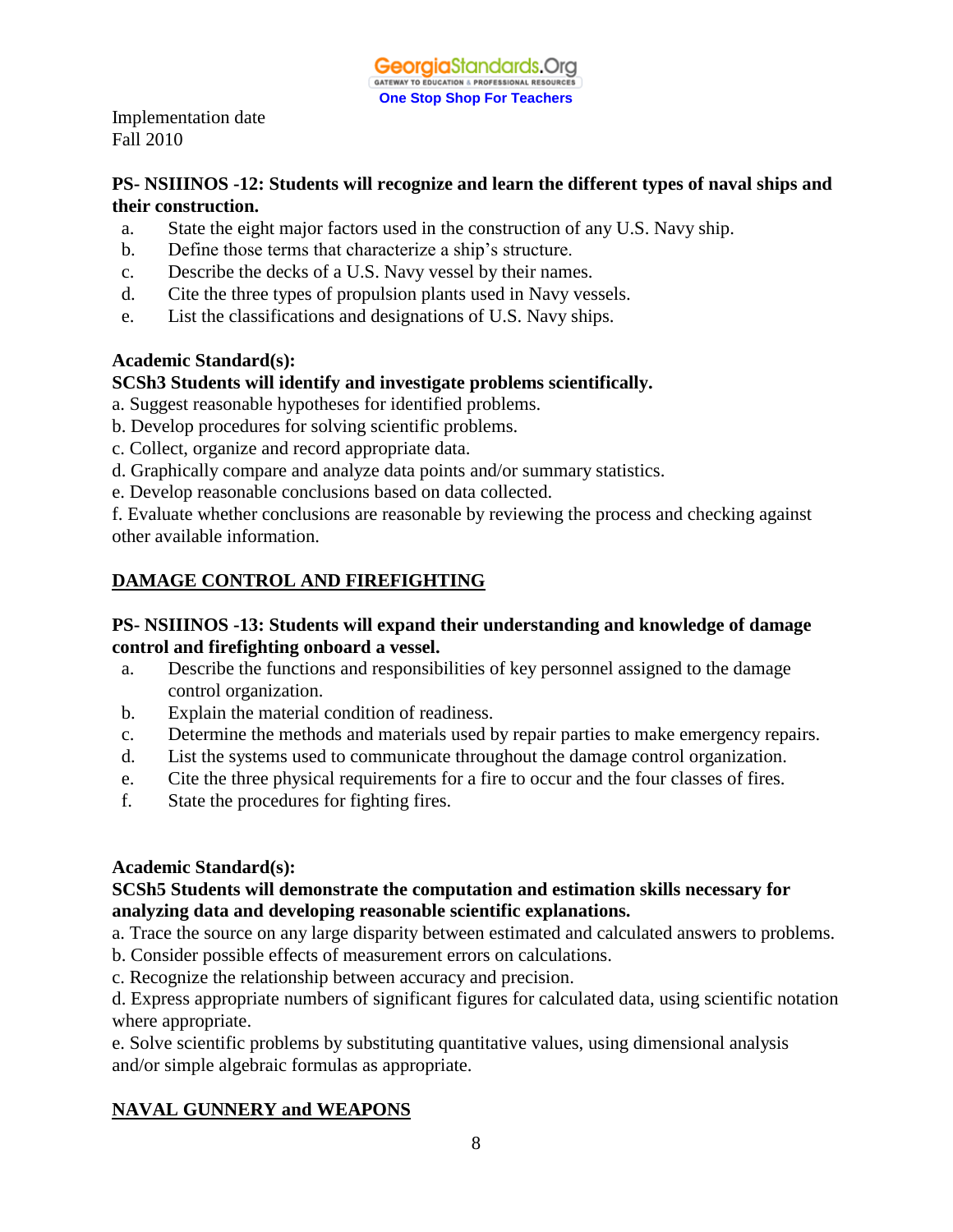## **PS- NSIIINOS -14: Students will demonstrate knowledge of naval gunnery and weapons.**

- a. State the evolution of naval weapons from 1453 to the present.
- b. Discuss basic weapons terminology as it applies to the Navy.
- c. Describe the Navy weapons organization.
- d. Discuss the range of weapons used by the Navy.
- e. Describe the major considerations used to select ship weapons systems.
- f. State shipboard weapons control systems used by the Navy.
- g. Cite the major characteristics and nomenclature of naval guns.
- h. Evaluate the principal components of gun ammunition.
- i. Relate the techniques used by the Navy to provide gunfire support.

#### **Academic Standard(s):**

#### **SCSh5 Students will demonstrate the computation and estimation skills necessary for analyzing data and developing reasonable scientific explanations.**

- a. Trace the source on any large disparity between estimated and calculated answers to problems.
- b. Consider possible effects of measurement errors on calculations.
- c. Recognize the relationship between accuracy and precision.

d. Express appropriate numbers of significant figures for calculated data, using scientific notation where appropriate.

e. Solve scientific problems by substituting quantitative values, using dimensional analysis and/or simple algebraic formulas as appropriate.

# **NAVAL AIRCRAFT and GUIDED MISSILES**

## **PS- NSIIINOS -15: Students will demonstrate knowledge of naval aviation in terms of their aircraft and their weapons.**

- a. Identify the types of naval aircraft.
- b. Explain the military aircraft designation system.
- c. Cite the evolution of naval aircraft weapons systems.
- d. Describe naval aircraft guns.
- e. List the general types of guided missiles.
- f. Describe the four basic component parts of guided missile systems.
- g. Define the types of usage of guided missiles used in the Navy.
- h. Illustrate the Navy's submarine-launched ballistic missile program.
- i. Make sense of the Navy's air-to-air missiles used in front line defense of naval task force.
- j. Induce the second line of fleet defense with the use of the Navy's surface-to-air missiles.
- k. Imagine the Navy's current under sea warfare weapons.
- l. Determine the physics affecting missile and aircraft flight.
- m. Explain the two basic types of guided missile trajectories.

#### **Academic Standard(s):**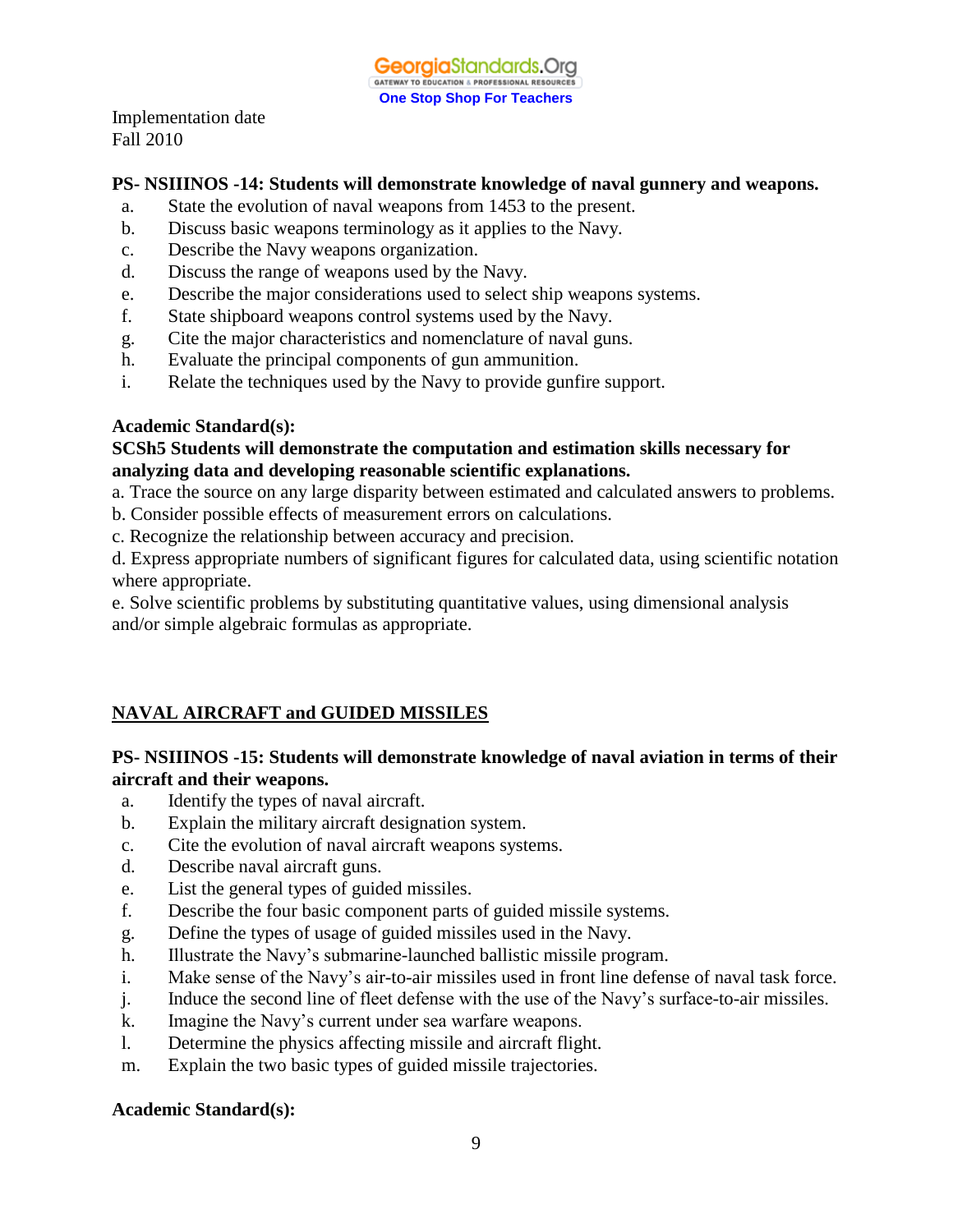

### **SP1 Students will analyze the relationships between force, mass, gravity, and the motion of objects.**

a. Calculate average velocity, instantaneous velocity, and acceleration in a given frame of reference.

b. Compare and contrast scalar and vector quantities.

c. Compare graphically and algebraically the relationships among position, velocity, acceleration, and time.

- d. Measure and calculate the magnitude of frictional forces and Newton's three Laws of Motion.
- e. Measure and calculate the magnitude of gravitational forces.

f. Measure and calculate two-dimensional motion (projectile and circular) by using component vectors.

- g. Measure and calculate centripetal force.
- h. Determine the conditions required to maintain a body in a state of static equilibrium.

# **SPS10 Students will investigate the properties of electricity and magnetism.**

a. Investigate static electricity in terms of

- friction
- induction
- conduction

b. Explain the flow of electrons in terms of

- alternating and direct current.
- the relationship among voltage, resistance and current.
- simple series and parallel circuits.

c. Investigate applications of magnetism and/or its relationship to the movement of electrical charge as it relates to

- electromagnets
- simple motors
- permanent magnets

# **MINE WARFARE**

## **PS- NSIIINOS -16: Students will demonstrate knowledge of mine warfare.**

- a. Explain the principals used in mine warfare from the American Revolution to the present.
- b. Identify the four systems of mine classification.
- c. Cite the three major types of mine countermeasures, to include ship treatment against magnetic and acoustic mines, minesweeping, and mine hunting.
- d. Explain the major attributes of mine warfare.
- e. Define the key elements of mine warfare strategy.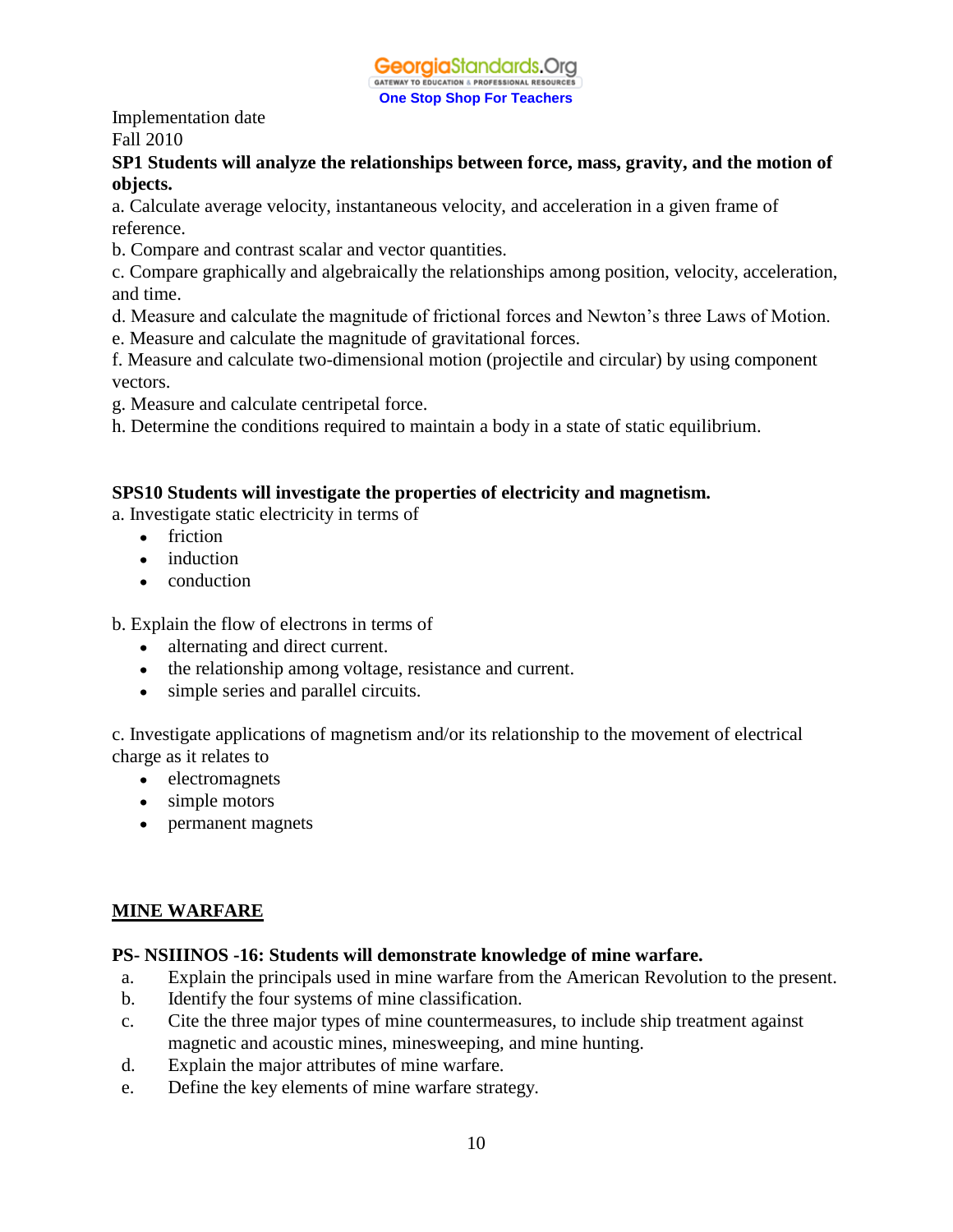

#### **Academic Standard(s):**

#### **SCSh5 Students will demonstrate the computation and estimation skills necessary for analyzing data and developing reasonable scientific explanations.**

- a. Trace the source on any large disparity between estimated and calculated answers to problems.
- b. Consider possible effects of measurement errors on calculations.
- c. Recognize the relationship between accuracy and precision.

d. Express appropriate numbers of significant figures for calculated data, using scientific notation where appropriate.

e. Solve scientific problems by substituting quantitative values, using dimensional analysis and/or simple algebraic formulas as appropriate.

## **SPS10 Students will investigate the properties of electricity and magnetism.**

a. Investigate static electricity in terms of

- friction
- induction
- conduction

b. Explain the flow of electrons in terms of

- alternating and direct current.
- the relationship among voltage, resistance and current.
- simple series and parallel circuits.

c. Investigate applications of magnetism and/or its relationship to the movement of electrical charge as it relates to

- electromagnets
- simple motors
- permanent magnets

## **CHEMICAL, BIOLOGICAL, and NUCLEAR WEAPONS**

#### **PS- NSIIINOS -17: Students will demonstrate knowledge in chemical, biological, and nuclear weapons.**

- a. Define conventional weapons.
- b. State examples of the use of chemical and biological warfare in earlier times.
- c. Describe chemical warfare and explain the common types of CW agents found in the weapons stockpiles of most major nations today.
- d. Explain biological warfare.
- e. Make meaning of nuclear warfare and imagine the possible effects of a nuclear warhead explosion.
- f. Cite the three types of nuclear bursts to which a ship may be exposed.
- g. Show the physiological effects of radiation exposure on personnel.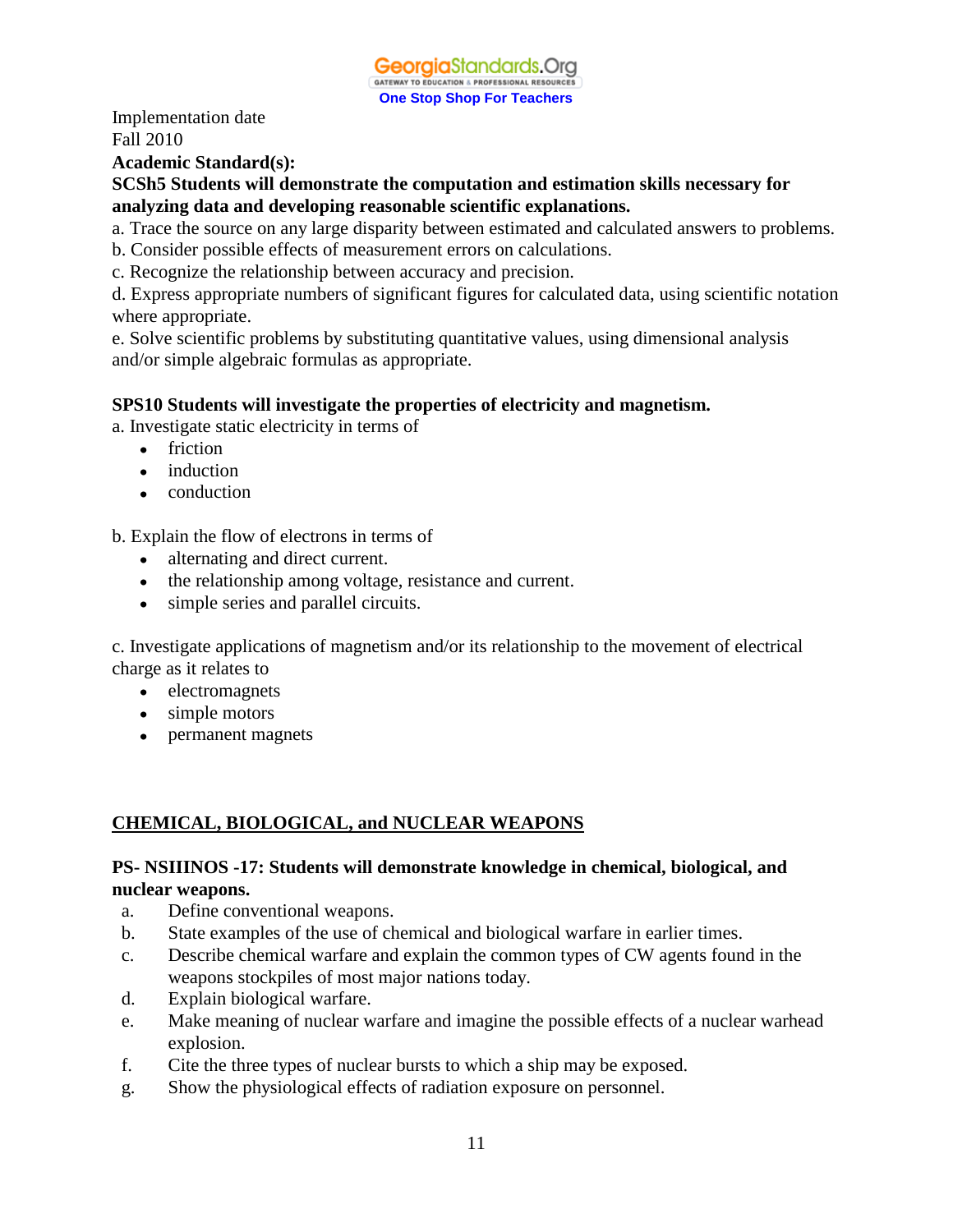h. State CBR damage control procedures, including pre-attack countermeasures and postattack shipboard decontamination.

## **Academic Standard(s):**

## **SCSh5 Students will demonstrate the computation and estimation skills necessary for analyzing data and developing reasonable scientific explanations.**

a. Trace the source on any large disparity between estimated and calculated answers to problems.

b. Consider possible effects of measurement errors on calculations.

c. Recognize the relationship between accuracy and precision.

d. Express appropriate numbers of significant figures for calculated data, using scientific notation where appropriate.

e. Solve scientific problems by substituting quantitative values, using dimensional analysis and/or simple algebraic formulas as appropriate.

# **SAP3 Students will assess the integration and coordination of body functions and their dependence on the endocrine and nervous systems to regulate physiological activities.**

a. Interpret interactions among hormones, senses, and nerves which make possible the coordination of functions of the body.

b. Investigate the physiology of electrochemical impulses and neural integration and trace the pathway of an impulse, relating biochemical changes involved in the conduction of the impulse. c. Describe how the body perceives internal and external stimuli and responds to maintain a stable internal environment, as it relates to biofeedback

# **SPS3 Students will distinguish the characteristics and components of radioactivity.**

a. Differentiate between alpha and beta particles and gamma radiation.

b. Differentiate between fission and fusion.

c. Explain the process half-life as related to radioactive decay.

d. Describe nuclear energy, its practical application as an alternative energy source, and its potential problems.

# **Reading Across the Curriculum**

# **Reading Standard Comment**

After the elementary years, students engage in reading for learning. This process sweeps across all disciplinary domains, extending even to the area of personal they experience text in all genres and modes of discourse. In the study of various disciplines of learning (language arts, mathematics, science, social studies), students must learn through reading the communities of discourse of each of those disciplines. Each subject has its own specific vocabulary, and for students to excel in all subjects, they must learn the specific vocabulary of those subject areas in context.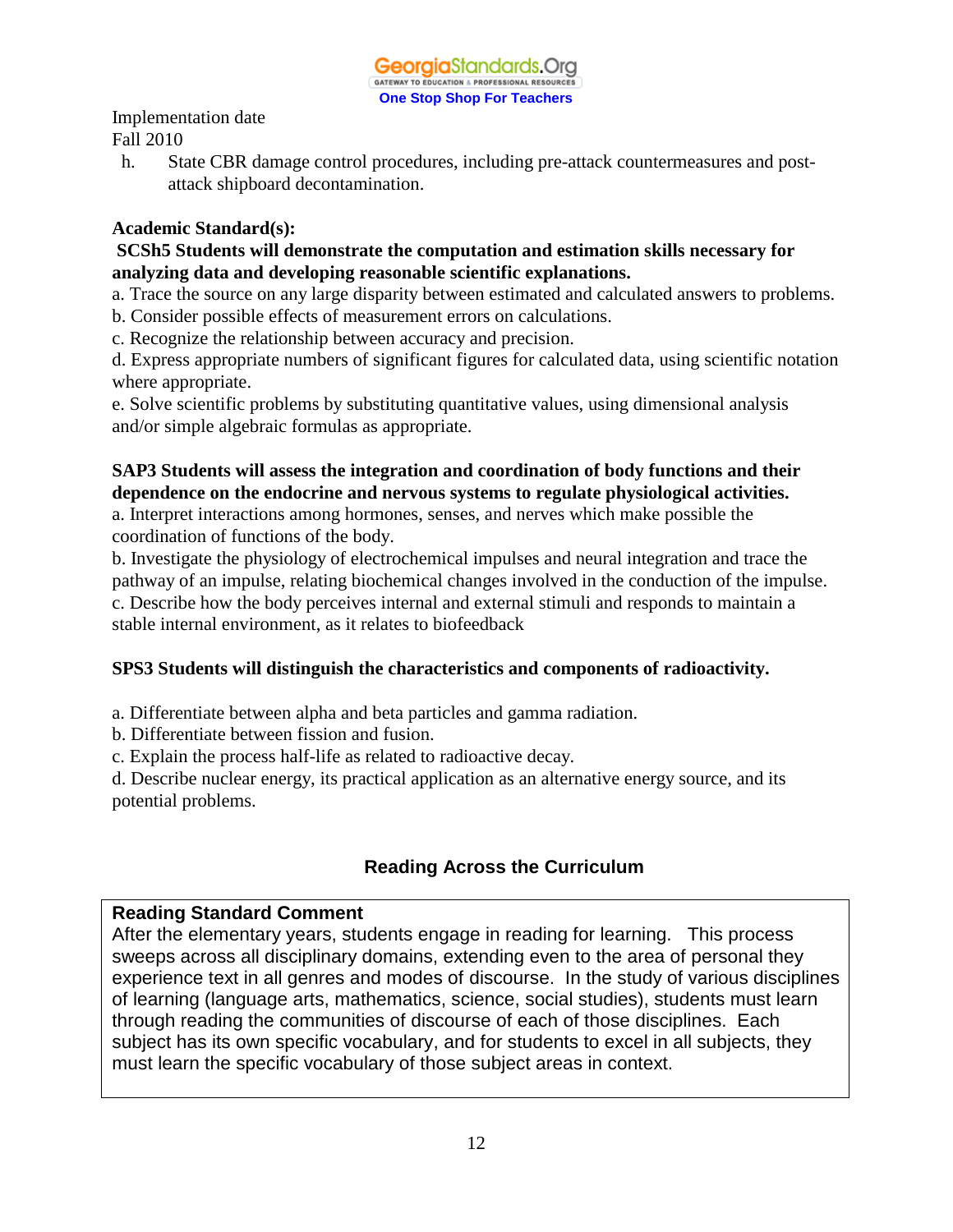Beginning with the middle grades years, students begin to self-select reading materials based on personal interests established through classroom learning. Students become curious about science, mathematics, history, and literature as they form contexts for those subjects related to their personal and classroom experiences. As students explore academic areas through reading, they develop favorite subjects and become confident in their verbal discourse about those subjects.

Reading across curriculum content develops both academic and personal interests in students. As students read, they develop both content and contextual vocabulary. They also build good habits for reading, researching, and learning. The Reading Across the Curriculum standard focuses on the academic and personal skills students acquire as they read in all areas of learning.

Students will enhance reading in all curriculum areas by:

- a. Reading in all curriculum areas
	- Read a minimum of 25 grade-level appropriate books per year  $\bullet$ from a variety of subject disciplines and participate in discussions related to curricular learning in all areas.
	- Read both informational and fictional texts in a variety of genres and modes of discourse.
	- Read technical texts related to various subject areas.
- b. Discussing books
	- Discuss messages and themes from books in all subject areas.
	- Respond to a variety of texts in multiple modes of discourse.
	- Relate messages and themes from one subject area to messages and themes in another area.
	- Evaluate the merit of texts in every subject discipline.
	- Examine author's purpose in writing.
	- Recognize the features of disciplinary texts.
- c. Building vocabulary knowledge
	- Demonstrate an understanding of contextual vocabulary in various subjects.
	- Use content vocabulary in writing and speaking.
	- Explore understanding of new words found in subject area texts.
- d. Establishing context
	- Explore life experiences related to subject area content.
	- Discuss in both writing and speaking how certain words are subject area related.
	- Determine strategies for finding content and contextual meaning for unknown words.

# **CTAE Foundation Skills**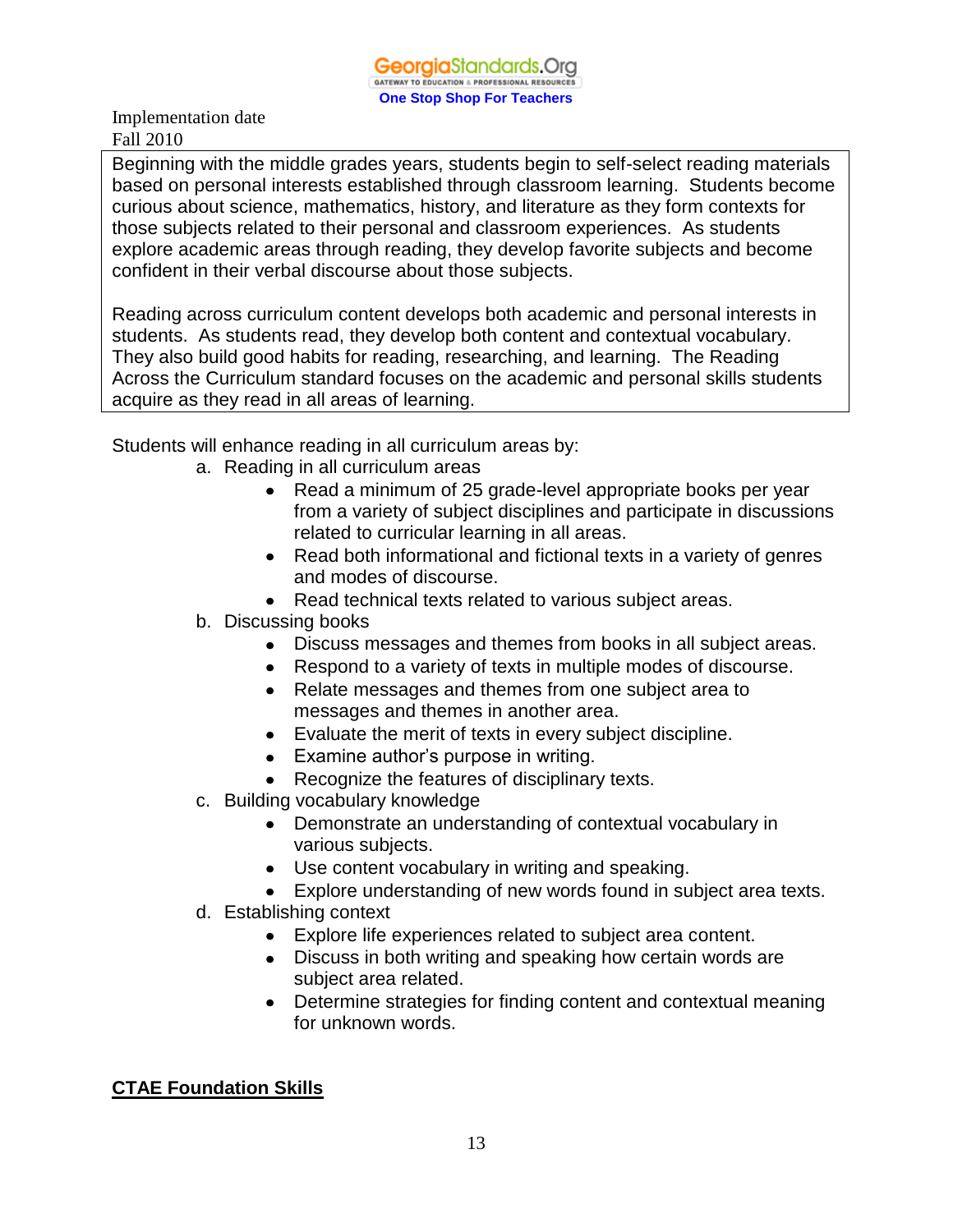The Foundation Skills for Career, Technical and Agricultural Education (CTAE) are critical competencies that students pursuing any career pathway should exhibit to be successful. As core standards for all career pathways in all program concentrations, these skills link career, technical and agricultural education to the state's academic performance standards.

The CTAE Foundation Skills are aligned to the foundation of the U. S. Department of Education's 16 Career Clusters. Endorsed by the National Career Technical Education Foundation (NCTEF) and the National Association of State Directors of Career Technical Education Consortium (NASDCTEc), the foundation skills were developed from an analysis of all pathways in the sixteen occupational areas. These standards were identified and validated by a national advisory group of employers, secondary and postsecondary educators, labor associations, and other stakeholders. The Knowledge and Skills provide learners a broad foundation for managing lifelong learning and career transitions in a rapidly changing economy.

**CTAE-FS-1 Technical Skills:** Learners achieve technical content skills necessary to pursue the full range of careers for all pathways in the program concentration.

**CTAE-FS-2 Academic Foundations:** Learners achieve state academic standards at or above grade level.

**CTAE-FS-3 Communications:** Learners use various communication skills in expressing and interpreting information.

**CTAE-FS-4 Problem Solving and Critical Thinking:** Learners define and solve problems, and use problem-solving and improvement methods and tools.

**CTAE-FS-5 Information Technology Applications:** Learners use multiple information technology devices to access, organize, process, transmit, and communicate information.

**CTAE-FS-6 Systems:** Learners understand a variety of organizational structures and functions.

**CTAE-FS-7 Safety, Health and Environment:** Learners employ safety, health and environmental management systems in corporations and comprehend their importance to organizational performance and regulatory compliance.

**CTAE-FS-8 Leadership and Teamwork:** Learners apply leadership and teamwork skills in collaborating with others to accomplish organizational goals and objectives.